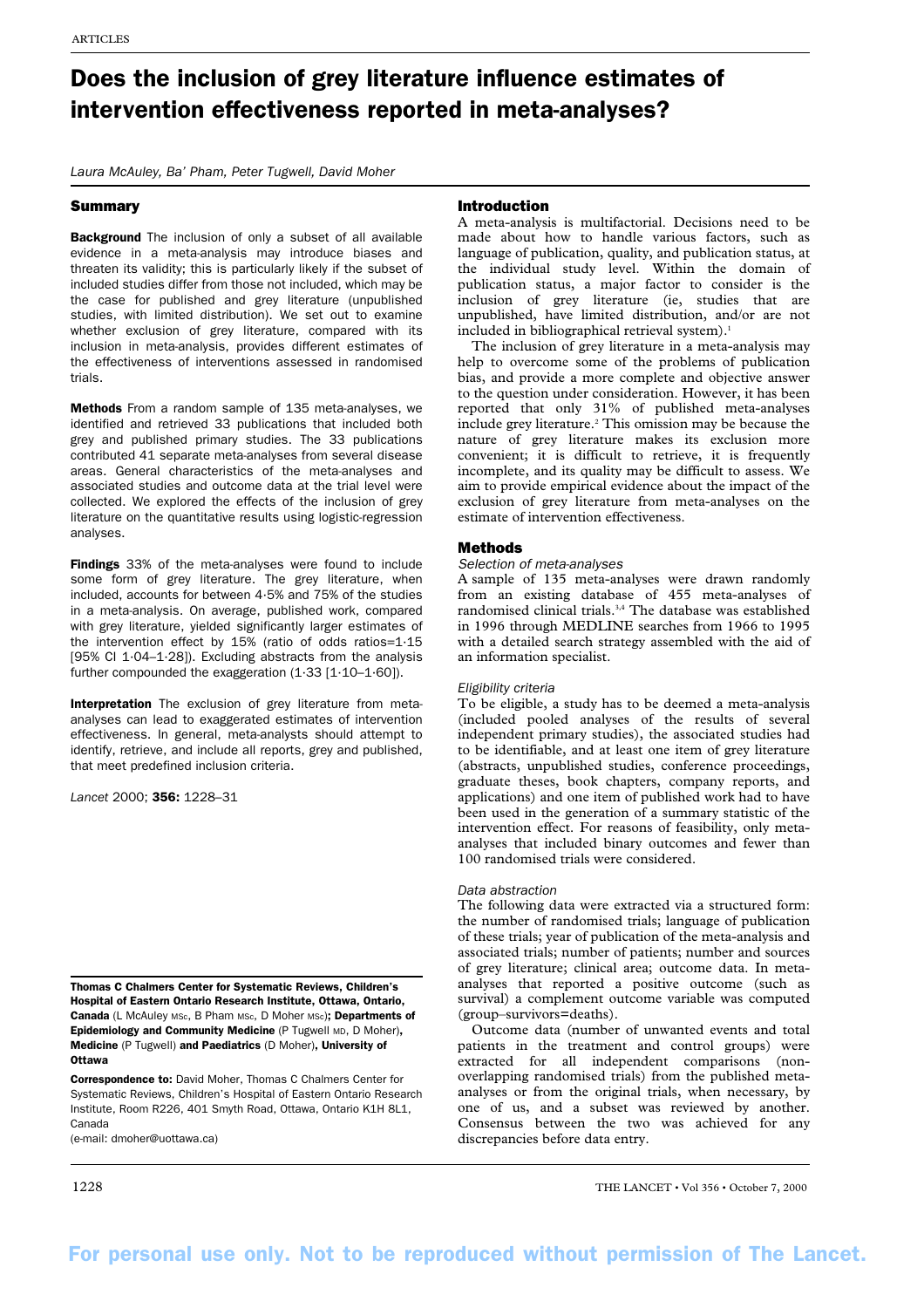|                                                            | $MA$ level $(n=33)$ |
|------------------------------------------------------------|---------------------|
| Number of RCTs per MA (median [IQR])                       | $10(6-19)$          |
| Number of patients per MA (median [IQR])                   | 1463 (1120-3163)    |
| Clinical area (frequency)                                  |                     |
| Gastrointestinal                                           | 24.2%               |
| Cardiac                                                    | 21.2%               |
| Infection                                                  | 12.1%               |
| Reproduction                                               | 12.1%               |
| Circulatory                                                | 9.1%                |
| Number of sources of grey literature per MA (median [IQR]) | $1(1-2)$            |
| Number of grey items per MA (median [IQR])                 | $2(1-3)$            |
| Year of publication of MA (median [IQR])                   | 1993 (1991-1994)    |
| Interventon comparisons                                    |                     |
| Published MA with one comparison                           | 27                  |
| Published MA with two independent comparisons              | 4                   |
| Published MA with three independent comparisons            | 2                   |

MA=meta-analysis. RCT=randomised clinical trial.

Table 1: General characteristics of meta-analyses

The main outcome was defined as the one stated as such by the investigators, or if there was no such statement, the most clinically relevant was used (mortality would be selected over morbidity); if no outcome was clinically relevant, then the one contributing the most patients was used.<sup>5</sup>

#### *Data analyses*

We replicated the published meta-analyses as a qualitycontrol measure. After completing the replication, each meta-analyses was repeated with all grey items removed, which allowed us to examine the effect of grey literature on estimates of the intervention effect. By the use of a logistic-regression model, the log odds of unwanted events experienced by each treatment group were related to trial, intervention, meta-analysis, and grey literature. Differences in the intervention effect across the metaanalyses were accounted for by an interaction effect between intervention and meta-analysis. An interaction term between grey literature and intervention was included to capture the potential that grey literature could modify estimates of intervention effectiveness. This effect was expressed as a ratio of intervention effect odds ratios (ie, ratio of odds ratios [ROR]) between grey and

published literature.6,7 With this modelling convention, an odds ratio less than 1·0 showed that the intervention was more effective than the control in preventing an unwanted event. Consequently, an ROR between grey and published literature greater than 1·0 indicated that, on average, estimates of intervention effectiveness from grey literature were smaller than their corresponding estimates from published work. The results from the unconditional models described above were verified by a conditional logistic-regression approach (not reported). We also completed a sensitivity analysis—we assessed the potential effect of abstracts as the source of grey literature, relative to published literature.

Standard residual diagnostics were used to assess the model's goodness of fit. ROR and its 95% CIs were derived from the fitted model. To assess the impact of grey literature on the variable "no intervention effect" Z scores were derived (ie, intervention effect size divided by its SE) from a meta-analysis with and without grey literature. The Z scores were then compared statistically by paired *t* test. The conditional logistic-regression analyses (data not reported) were done in LogXact, all other analyses in S-Plus 2000.

#### Results

From the original 135 meta-analyses retrieved, we could not establish whether grey literature was included in 12 cases (11 poorly referenced, one not retrieved). An additional eight meta-analyses were excluded because they did not fit the definition of a meta-analysis. Of the remaining 115, 38 (33%) were found to contain at least one item of grey literature. Five of these meta-analyses failed to meet the inclusion criteria. For all subsequent investigations, we used the sample of 33 publications, contributing 41 separate and independent meta-analyses (table 1).

When included, grey literature accounted for between 4·5% and 75% (median=25% [interquartile range= 16·7–33·3%]) of the studies in a meta-analysis. For the sample as a whole, grey literature contributed 22% (102 of 467) of the studies and 10·7% (23 286 of 217 427) of the participants (table 2). Grey-literature studies tended to be smaller than published ones. None of the meta-

|                                                                                                                                                           | <b>RCT level</b>                                                             |                                                       |                                                                             |
|-----------------------------------------------------------------------------------------------------------------------------------------------------------|------------------------------------------------------------------------------|-------------------------------------------------------|-----------------------------------------------------------------------------|
|                                                                                                                                                           | Overall                                                                      | Grey                                                  | Published                                                                   |
| <b>Total number of RCTs</b>                                                                                                                               | 467                                                                          | 102                                                   | 365                                                                         |
| <b>Total number of patients</b>                                                                                                                           | 217 427                                                                      | 23 28 6                                               | 194 141                                                                     |
| Number of patients per RCT (median [IQR])                                                                                                                 | 106 (55-223)                                                                 | 83-5 (48-190)                                         | 113 (59-228)                                                                |
| Number with null or negative results                                                                                                                      | 157 (34.6%)                                                                  | 32 (32.0%)                                            | 125 (35-3%)                                                                 |
| Year of publication* (median [IQR])                                                                                                                       | 1988 (1985-1990)                                                             | 1989 (1986-1990)                                      | 1988 (1984-1990)                                                            |
| Language of publication<br>English<br>French<br>German<br>Spanish<br>Italian<br>Japanese                                                                  | 439 (94.0%)<br>11(2.4%)<br>$9(2.0\%)$<br>$4(0.9\%)$<br>3(0.7%)<br>$1(0.2\%)$ | 99 (97.1%)<br>$2(2.0\%)$<br>0<br>$1(1.0\%)$<br>0<br>0 | 340 (93-2%)<br>9(2.5%)<br>9(2.5%)<br>$3(0.8\%)$<br>$3(0.8\%)$<br>$1(0.3\%)$ |
| Frequency of grey sources<br>Abstracts & symposia<br>Unpublished<br>Book chapters<br>Reports<br>Pharmaceutical companies<br>In press<br>Letters<br>Theses | 62%<br>17%<br>6%<br>5%<br>3%<br>3%<br>2%<br>2%                               |                                                       |                                                                             |

RCT=randomised clinical trial. \*Publication indicates a prepared report for all grey items.

Table 2: General characteristics of randomised trials included in the meta-analyses

THE LANCET • Vol 356 • October 7, 2000  $1229$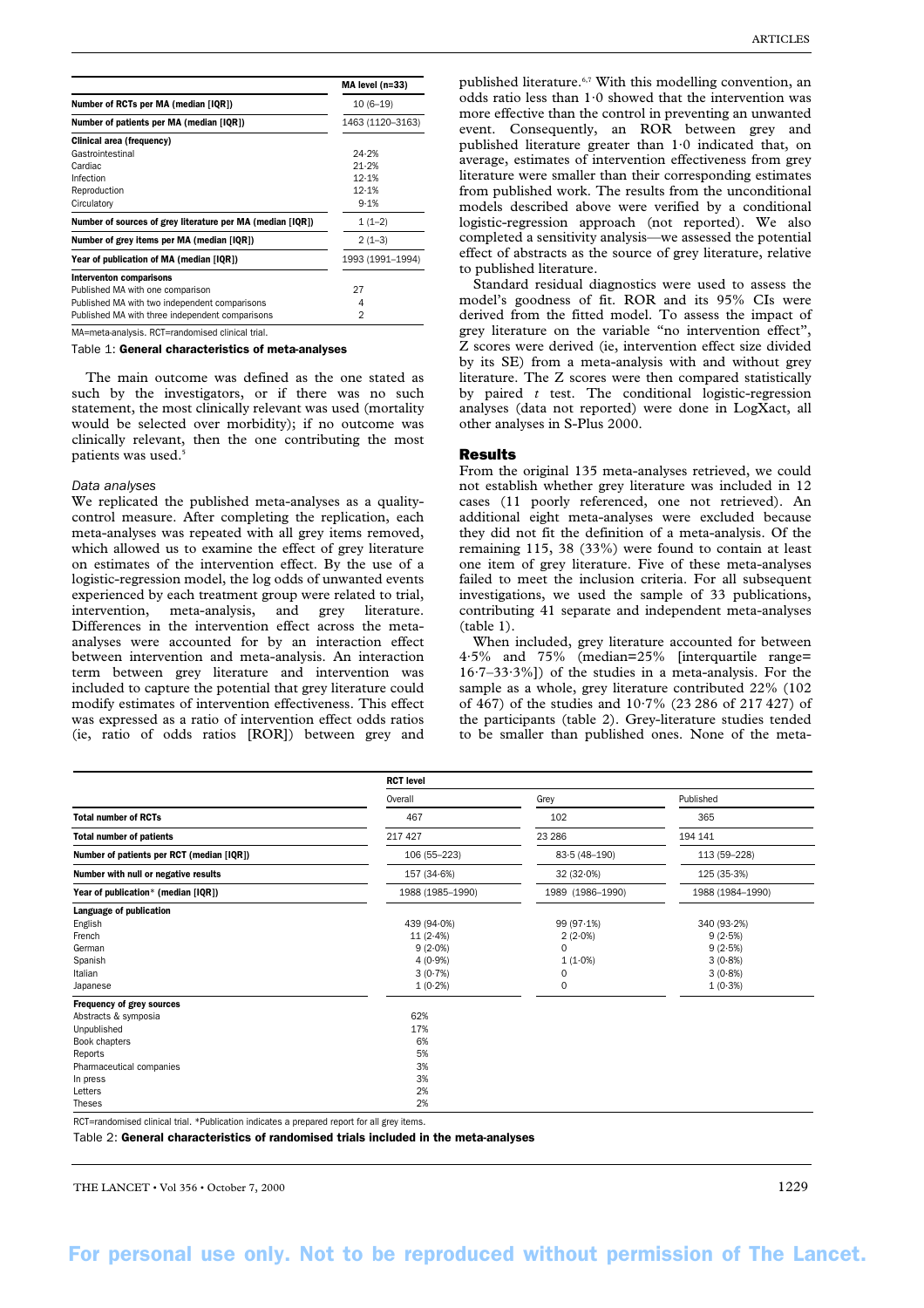

Pooled odds ratios with grey literature included plotted against corresponding odds ratios of same meta-analyses after removal of grey literature

Size of plotting circles is inversely proportional to variance of "grey literature removed" estimates.

analyses included more than three sources of grey literature. Most only included one source, usually abstracts, which accounted for 61% of the grey literature. In the sample as a whole, most of the items were in English (94·0%); this trend remained when grey and published studies were examined individually.

The replicated estimates of intervention effectiveness were very similar to published ones. Of the 41 metaanalyses, discrepancies of greater than 10% occurred only in one case. In this case the published report<sup>8</sup> shows a slightly higher worsening of suicidal ideation, although both the published and the replicated results are significant. In a meta-analysis on the use of  $\beta$ -blockers to prevent mortality in patients with cirrhosis and endoscopic varices,<sup>9</sup> the replication yielded a significant result in favour of treatment (OR=0·71 [95% CI 0·53–0·95]) when the published meta-analysis had reported a non-significant result  $(0.75 [0.57-1.06])$ .

In 14 (34%) of the 41 analyses removal of the grey literature changed the estimate of intervention effectiveness by 10% or more. In nine of these cases, removal resulted in the intervention effect moving away from unity. In three meta-analyses, the exclusion of the grey literature resulted in a change in the significance of the results, from non-significant to significant, in two cases. On average, across 39 meta-analyses (two were excluded because they contained non-independent trials), grey literature, compared with published, yielded a significantly larger odds-ratio estimate of treatment effect  $(15\%, ROR 1.15 [1.04-1.28]),$  indicating that treatment is less effective for preventing an undesirable health outcome. The implication of this average effect on the individual meta-analysis is presented in the figure. When we limit the analysis to a comparison of abstracts and full publications, the estimate of intervention effectiveness  $(ROR 1.02 [0.91-1.14])$  did not change. When abstracts were removed from this analysis (20 meta-analyses), this overestimate increased to  $33\%$   $(1.33 \, [1.10-1.60])$ .

A trend towards more significant results after the removal of grey literature was found. When the Z score

calculated with the grey literature excluded was compared with the Z score of the RORs (published and inclusive of grey literature) there was a significant decrease in Z scores  $(t=-7.257, p<0.001)$ . In the sensitivity analysis, when abstracts were removed as a source of grey literature, the trend persisted  $(t=-6.422, p<0.001)$ .

To illustrate the effect grey literature can have on the estimate of the effectiveness of an intervention in an individual meta-analysis, we examined the treatment of chronic venous insufficiency with hydroxyethylrutosides to reduce persistent leg pain.<sup>10</sup> The investigators reported relief in leg pain, but because we wanted all outcomes reported as negative events, we inferred lack of relief in leg pain from the presented data. This meta-analysis includes 13 randomised trials, of which ten were published in journals, two were internal reports, and one was in preparation for publication. Pooling all 13 studies, the reduction in persistent pain in those patients receiving treatment was 42% (OR=0·58 [95% CI  $0.46-0.72$ ]). When the three grey items are removed from the analysis, the reduction in pain relief increased to  $61\%$  (0·39 [0·30-0·52]), a 19% increase in pain relief.

## Discussion

Our results suggest that the exclusion of grey literature from meta-analysis may result in an overestimate of an intervention effect by an average of 12%. In respect of quinine for nocturnal leg cramp, Hing and colleagues published a meta-analysis of four published studies.<sup>11</sup> These investigators then repeated their meta-analysis with three previously unidentified US Food and Drug Administration (FDA) documents. They report that the published trials, compared with the FDA documents, consistently reported larger estimates for the efficacy of quinine by about 50%. Similar evidence has been reported elsewhere (C MacLean, personal communication).

In the sensitivity analysis, when we removed abstracts from the sample, the overestimate increased to 38%. Abstracts compared with published literature had no impact on the point estimate of treatment effectiveness. This finding suggests that the effect of grey literature is altered by the inclusion of abstracts. There are strong arguments for not including abstracts with the grey literature—they may be catalogued on electronic databases (one of the 61 abstracts was identified through a search of PubMed); they are usually reported, at least in conference proceedings; they may be peer-reviewed; they may be more easily retrieved than other sources of grey literature. However, it takes, on average, 2–8 years for an abstract to be published as a full manuscript, and only about half ever appear as full papers.<sup>12,13</sup> Abstracts do not escape publication bias—ie, abstracts with positive findings tend to be accepted for presentation at conferences more frequently than those with negative or null findings.

The general understanding among meta-analysts is that grey literature should be sought and included in systematic reviews. However, 30% of editors surveyed would not publish a meta-analysis that included unpublished material, $2$  even if it received favourable review. This negative view of grey literature may stem from the fact that it has not been peer reviewed. Although this perception may be well founded, we are not aware of any strong evidence, such as randomised trials, indicating the effectiveness of peer review. There is some evidence that grey literature is of lower quality than published literature.<sup>15</sup>